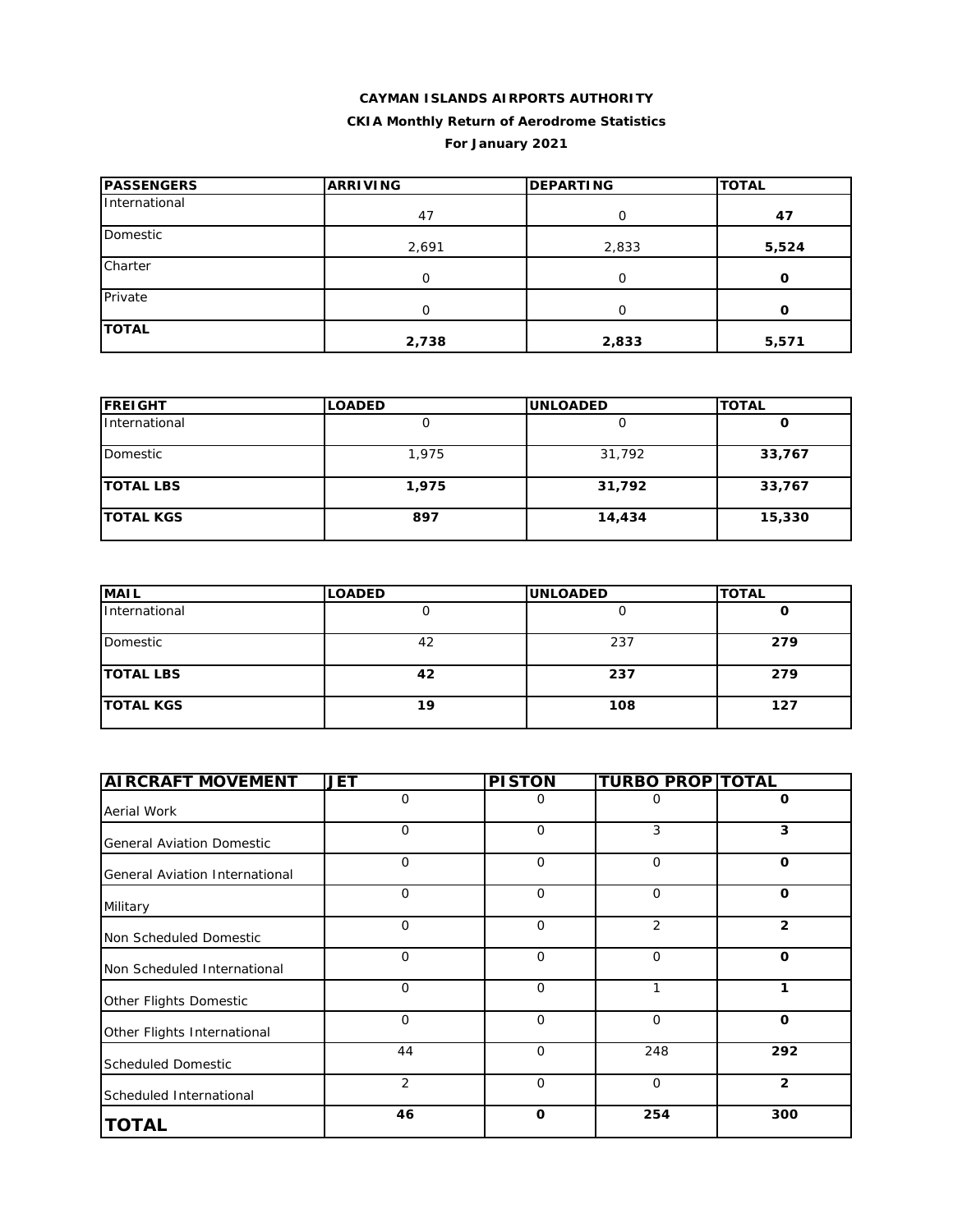# **CAYMAN ISLANDS AIRPORTS AUTHORITY CKIA Monthly Return of Aerodrome Statistics For February 2021**

| <b>PASSENGERS</b> | <b>ARRIVING</b> | <b>DEPARTING</b> | <b>TOTAL</b> |
|-------------------|-----------------|------------------|--------------|
| International     | 11              | O                | 11           |
| Domestic          | 3,298           | 3,210            | 6,508        |
| Charter           | O               | ∩                | Ω            |
| Private           | $\Omega$        | O                | O            |
| <b>TOTAL</b>      | 3,309           | 3,210            | 6,519        |

| <b>FREIGHT</b>   | <b>LOADED</b> | <b>UNLOADED</b> | <b>TOTAL</b> |
|------------------|---------------|-----------------|--------------|
| International    |               |                 | O            |
| Domestic         | 2,558         | 23,025          | 25,583       |
| <b>TOTAL LBS</b> | 2,558         | 23,025          | 25,583       |
| <b>TOTAL KGS</b> | 1,161         | 10,453          | 11,615       |

| <b>MAIL</b>      | <b>LOADED</b> | <b>UNLOADED</b> | <b>TOTAL</b> |
|------------------|---------------|-----------------|--------------|
| International    |               |                 |              |
| Domestic         | 12            |                 | 12           |
| <b>TOTAL LBS</b> | 12            |                 | 12           |
| <b>TOTAL KGS</b> |               |                 |              |

| <b>AIRCRAFT MOVEMENT</b>         | <b>JET</b>  | <b>PISTON</b> | <b>TURBO PROP TOTAL</b> |              |
|----------------------------------|-------------|---------------|-------------------------|--------------|
| Aerial Work                      | 0           | 0             | 0                       | 0            |
| <b>General Aviation Domestic</b> | 4           | $\mathbf 0$   | 3                       | 7            |
| General Aviation International   | $\Omega$    | $\mathbf 0$   | $\Omega$                | $\mathbf 0$  |
| Military                         | $\Omega$    | $\mathbf 0$   | $\mathbf 0$             | $\Omega$     |
| Non Scheduled Domestic           | $\Omega$    | 1             | $\Omega$                | 1            |
| Non Scheduled International      | $\Omega$    | $\mathbf 0$   | $\mathbf 0$             | $\mathbf 0$  |
| Other Flights Domestic           | $\mathbf 0$ | $\mathbf 0$   | 3                       | 3            |
| Other Flights International      | $\mathbf 0$ | $\mathbf 0$   | $\mathbf 0$             | $\mathbf{o}$ |
| <b>Scheduled Domestic</b>        | 42          | 236           | $\Omega$                | 278          |
| Scheduled International          | 2           |               | $\mathbf 0$             | 3            |
| <b>TOTAL</b>                     | 48          | 238           | 6                       | 292          |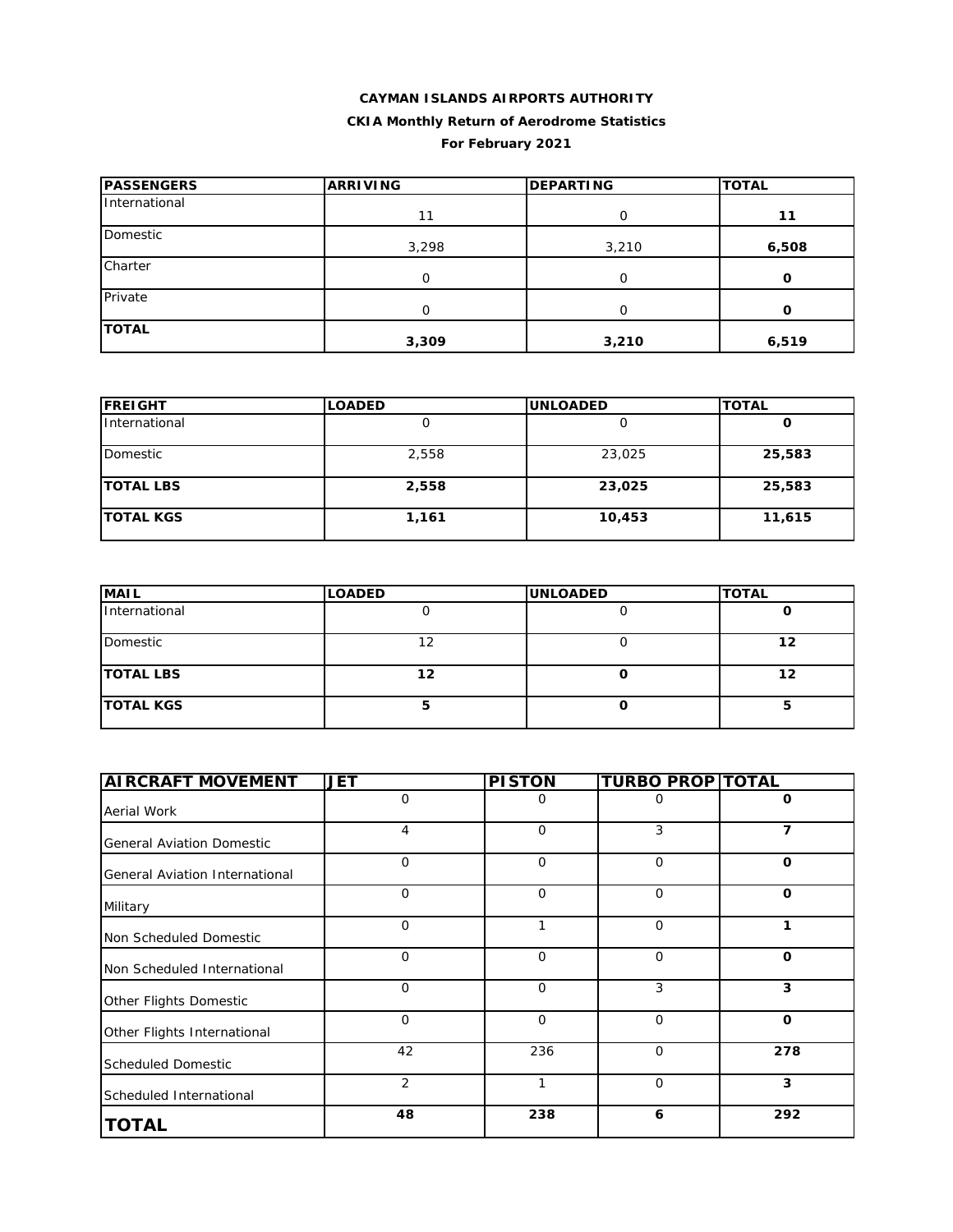### **CAYMAN ISLANDS AIRPORTS AUTHORITY CKIA Monthly Return of Aerodrome Statistics For March 2021**

| <b>PASSENGERS</b> | <b>ARRIVING</b> | <b>DEPARTING</b> | <b>TOTAL</b> |
|-------------------|-----------------|------------------|--------------|
| International     | 75              | O                | 75           |
| Domestic          | 1,769           | 2,038            | 3,807        |
| Charter           | O               |                  | O            |
| Private           | O               |                  | Ω            |
| <b>TOTAL</b>      | 1,844           | 2,038            | 3,882        |

| <b>IFREIGHT</b>  | <b>LOADED</b> | <b>UNLOADED</b> | <b>TOTAL</b> |
|------------------|---------------|-----------------|--------------|
| International    |               | 2,050           | 2,050        |
| Domestic         | 4,101         | 24,496          | 28,597       |
| <b>TOTAL LBS</b> | 4,101         | 26,546          | 30,647       |
| <b>TOTAL KGS</b> | 1,862         | 12,052          | 13,914       |

| <b>MAIL</b>      | <b>LOADED</b> | <b>UNLOADED</b> | <b>TOTAL</b> |
|------------------|---------------|-----------------|--------------|
| International    |               |                 |              |
| Domestic         | 240           | 574             | 814          |
| <b>TOTAL LBS</b> | 240           | 574             | 814          |
| <b>TOTAL KGS</b> | 109           | 261             | 370          |

| <b>AIRCRAFT MOVEMENT</b>         | <b>JET</b>     | <b>PISTON</b> | <b>TURBO PROP TOTAL</b> |                |
|----------------------------------|----------------|---------------|-------------------------|----------------|
| Aerial Work                      | $\mathbf 0$    | 0             | 0                       | 0              |
| <b>General Aviation Domestic</b> | O              | 7             | 4                       | 11             |
| General Aviation International   | $\overline{2}$ | 0             | $\mathbf 0$             | $\overline{2}$ |
| Military                         | $\mathbf 0$    | $\mathbf 0$   | $\mathbf 0$             | $\mathbf 0$    |
| Non Scheduled Domestic           | $\mathbf 0$    | $\mathbf 0$   | 13                      | 13             |
| Non Scheduled International      | 0              | $\mathbf 0$   | $\mathbf 0$             | $\mathbf 0$    |
| Other Flights Domestic           | $\mathbf 0$    | 1             | $\overline{4}$          | 5              |
| Other Flights International      | $\mathbf 0$    | $\mathbf 0$   | $\mathbf 0$             | $\mathbf 0$    |
| <b>Scheduled Domestic</b>        | 39             | $\Omega$      | 259                     | 298            |
| Scheduled International          | $\overline{2}$ | $\mathbf 0$   | $\mathbf 0$             | $\overline{2}$ |
| <b>TOTAL</b>                     | 43             | 8             | 280                     | 331            |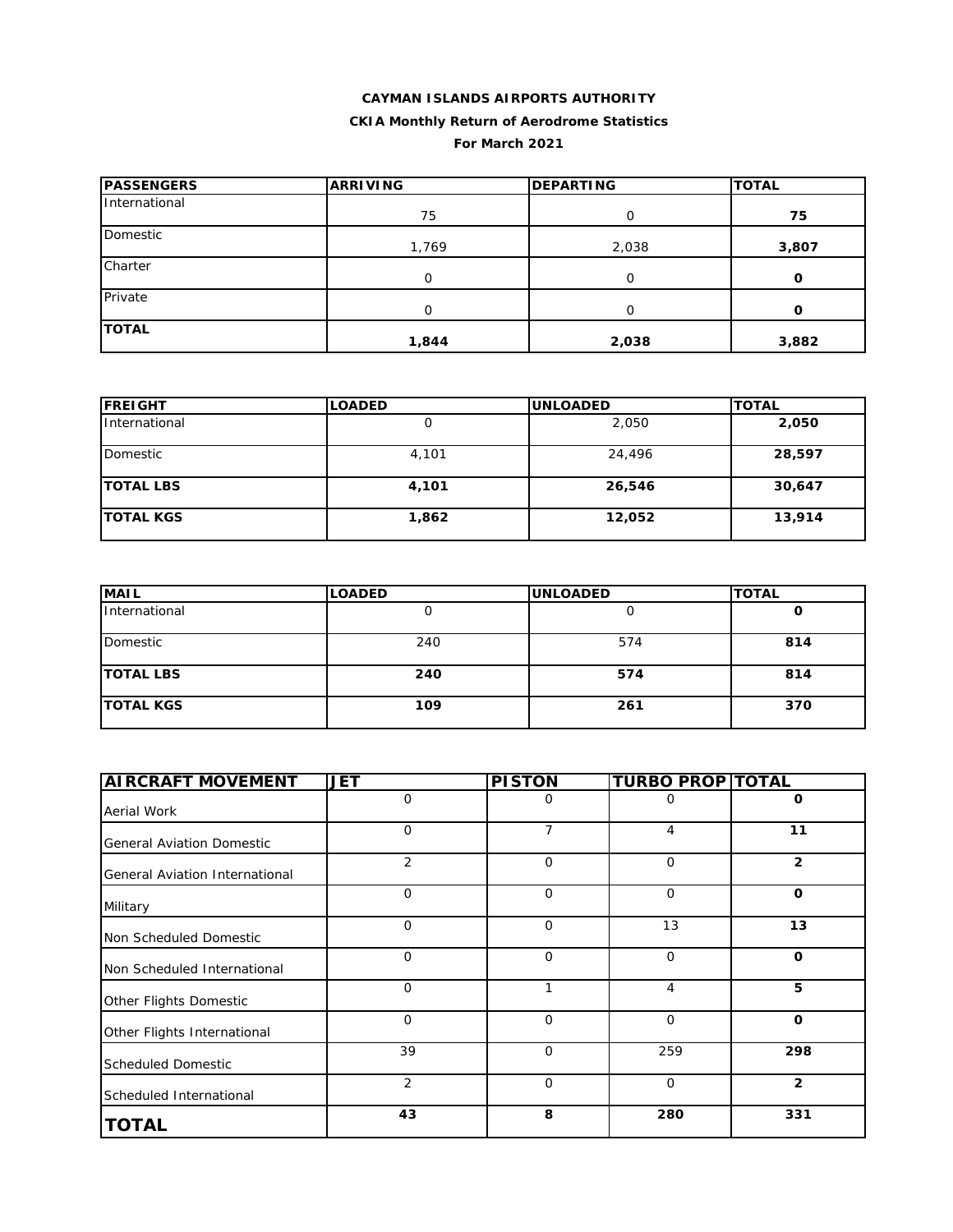# **CAYMAN ISLANDS AIRPORTS AUTHORITY CKIA Monthly Return of Aerodrome Statistics For April 2021**

| <b>PASSENGERS</b> | <b>ARRIVING</b> | <b>DEPARTING</b> | <b>TOTAL</b> |  |
|-------------------|-----------------|------------------|--------------|--|
| International     | 17              | 0                | 17           |  |
| Domestic          | 4,112           | 3,999            | 8,111        |  |
| Charter           | 0               | $\Omega$         | O            |  |
| Private           | Ο               | O                | O            |  |
| <b>TOTAL</b>      | 4,129           | 3,999            | 8,128        |  |

| <b>FREIGHT</b>   | <b>LOADED</b> | <b>UNLOADED</b> | <b>TOTAL</b> |  |
|------------------|---------------|-----------------|--------------|--|
| International    |               |                 |              |  |
| Domestic         | 3,633         | 28,918          | 32,551       |  |
| <b>TOTAL LBS</b> | 3,633         | 28,918          | 32,551       |  |
| <b>TOTAL KGS</b> | 1,649         | 13,129          | 14,778       |  |

| <b>MAIL</b>      | <b>LOADED</b> | <b>UNLOADED</b> | <b>TOTAL</b> |
|------------------|---------------|-----------------|--------------|
| International    |               |                 |              |
| Domestic         |               |                 |              |
| <b>TOTAL LBS</b> |               |                 |              |
| <b>TOTAL KGS</b> |               |                 |              |

| <b>AIRCRAFT MOVEMENT</b>         | <b>JET</b>     | <b>PISTON</b> | <b>TURBO PROP TOTAL</b> |                |
|----------------------------------|----------------|---------------|-------------------------|----------------|
| Aerial Work                      | $\mathbf 0$    | 0             | $\Omega$                | 0              |
| <b>General Aviation Domestic</b> | $\mathbf 0$    | $\mathbf 0$   | 4                       | 4              |
| General Aviation International   | $\mathbf 0$    | $\mathbf 0$   | $\mathbf 0$             | $\mathbf 0$    |
| Military                         | $\mathbf 0$    | $\mathbf 0$   | $\mathbf 0$             | $\mathbf 0$    |
| Non Scheduled Domestic           | 0              | $\mathbf 0$   | 2                       | $\overline{2}$ |
| Non Scheduled International      | $\mathbf 0$    | $\mathbf 0$   | 0                       | $\mathbf 0$    |
| Other Flights Domestic           | $\Omega$       | $\mathbf 0$   | 5                       | 5              |
| Other Flights International      | $\Omega$       | $\mathbf{O}$  | $\mathbf 0$             | $\mathbf 0$    |
| <b>Scheduled Domestic</b>        | 57             | $\mathbf 0$   | 253                     | 310            |
| Scheduled International          | $\overline{2}$ | $\mathbf{O}$  | $\mathbf 0$             | $\overline{2}$ |
| <b>TOTAL</b>                     | 59             | $\mathbf 0$   | 264                     | 323            |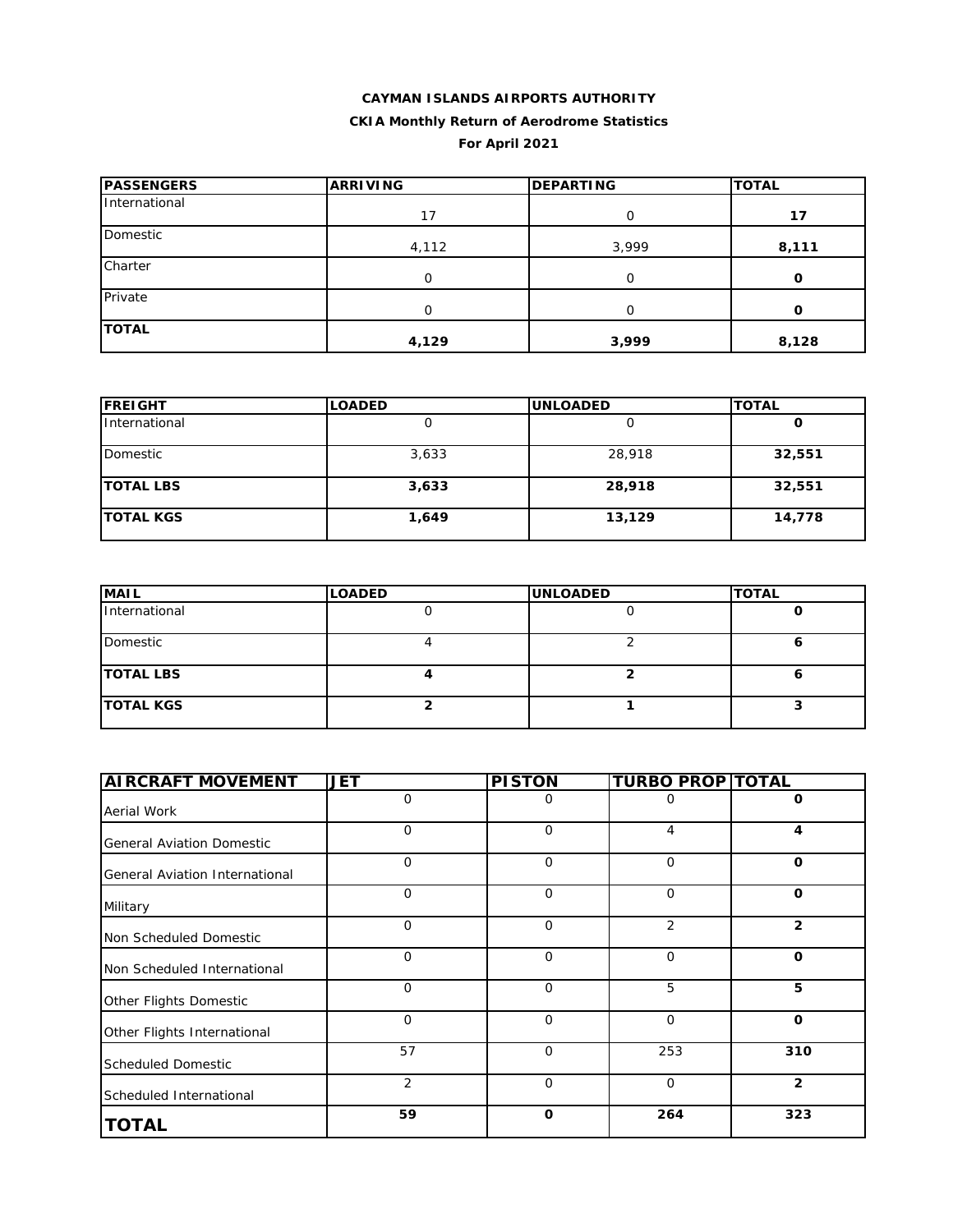# **CAYMAN ISLANDS AIRPORTS AUTHORITY CKIA Monthly Return of Aerodrome Statistics For May 2021**

| <b>PASSENGERS</b> | <b>ARRIVING</b> | <b>DEPARTING</b> | <b>TOTAL</b> |  |
|-------------------|-----------------|------------------|--------------|--|
| International     | 15              | 0                | 15           |  |
| Domestic          | 3,951           | 4,196            | 8,147        |  |
| Charter           | 0               | $\Omega$         | O            |  |
| Private           | っ               | O                | 2            |  |
| <b>TOTAL</b>      | 3,968           | 4,196            | 8,164        |  |

| <b>IFREIGHT</b>  | <b>LOADED</b> | <b>UNLOADED</b> | <b>TOTAL</b> |
|------------------|---------------|-----------------|--------------|
| International    |               |                 | O            |
| Domestic         | 2,122         | 30,850          | 32,972       |
| <b>TOTAL LBS</b> | 2,122         | 30,850          | 32,972       |
| <b>TOTAL KGS</b> | 963           | 14,006          | 14,969       |

| <b>MAIL</b>      | <b>LOADED</b> | <b>UNLOADED</b> | <b>TOTAL</b> |
|------------------|---------------|-----------------|--------------|
| International    |               |                 |              |
| Domestic         | 51            |                 | 55           |
| <b>TOTAL LBS</b> | 51            |                 | 55           |
| <b>TOTAL KGS</b> | 23            |                 | 25           |

| <b>AIRCRAFT MOVEMENT</b>         | <b>JET</b>   | <b>PISTON</b> | <b>TURBO PROP TOTAL</b> |                |
|----------------------------------|--------------|---------------|-------------------------|----------------|
| Aerial Work                      | 0            | 0             | 12                      | 12             |
| <b>General Aviation Domestic</b> | 0            | 4             | 14                      | 18             |
| General Aviation International   | $\mathbf{O}$ | $\mathbf 0$   | 2                       | $\overline{2}$ |
| Military                         | $\Omega$     | $\Omega$      | $\Omega$                | $\mathbf 0$    |
| Non Scheduled Domestic           | $\mathbf 0$  | $\mathbf 0$   | 6                       | 6              |
| Non Scheduled International      | $\mathbf{O}$ | $\mathbf 0$   | $\mathbf{O}$            | $\mathbf 0$    |
| Other Flights Domestic           | $\Omega$     | $\Omega$      | 2                       | $\overline{2}$ |
| Other Flights International      | $\Omega$     | $\mathbf 0$   | $\mathbf 0$             | $\mathbf 0$    |
| <b>Scheduled Domestic</b>        | 67           | $\mathbf 0$   | 247                     | 314            |
| Scheduled International          | 3            | $\mathbf 0$   | 1                       | 4              |
| <b>TOTAL</b>                     | 70           | 4             | 284                     | 358            |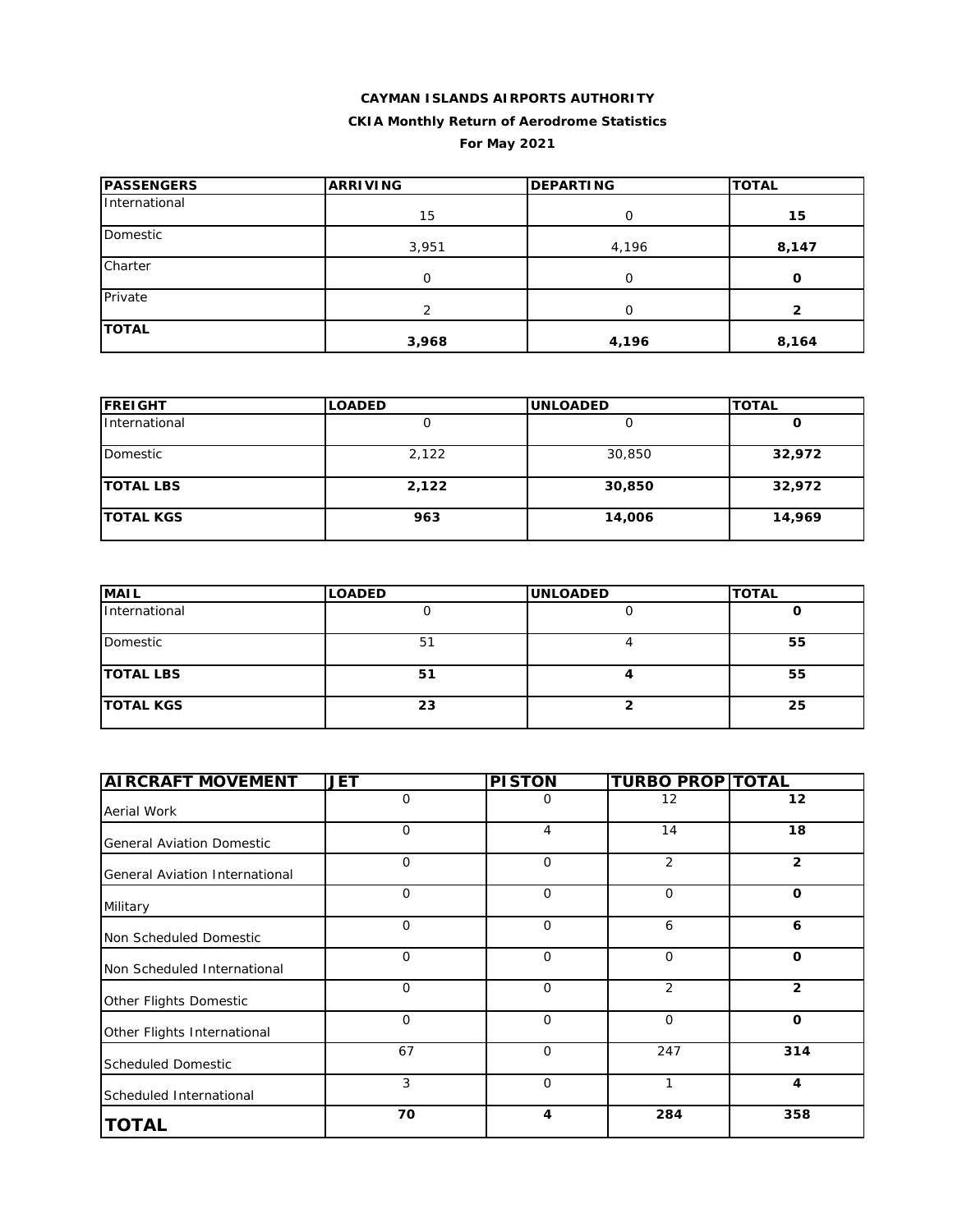# **CAYMAN ISLANDS AIRPORTS AUTHORITY CKIA Monthly Return of Aerodrome Statistics**

**For June 2021**

| <b>PASSENGERS</b> | <b>ARRIVING</b> | <b>DEPARTING</b> | <b>TOTAL</b> |
|-------------------|-----------------|------------------|--------------|
| International     | 24              | Ο                | 24           |
| Domestic          | 3,276           | 3,371            | 6,647        |
| Charter           | O               | O                | O            |
| Private           | 0               |                  | 2            |
| <b>TOTAL</b>      | 3,300           | 3,373            | 6,673        |

| <b>FREIGHT</b>   | <b>LOADED</b> | <b>UNLOADED</b> | <b>TOTAL</b> |
|------------------|---------------|-----------------|--------------|
| International    |               | 381             | 381          |
| Domestic         | 3,513         | 27,732          | 31,245       |
| <b>TOTAL LBS</b> | 3,513         | 28,113          | 31,626       |
| <b>TOTAL KGS</b> | 1,595         | 12,763          | 14,358       |

| <b>MAIL</b>      | <b>LOADED</b> | <b>UNLOADED</b> | <b>TOTAL</b> |
|------------------|---------------|-----------------|--------------|
| International    |               |                 |              |
| Domestic         |               |                 |              |
| <b>TOTAL LBS</b> |               |                 |              |
| <b>TOTAL KGS</b> |               |                 |              |

| <b>AIRCRAFT MOVEMENT</b>         | <b>JET</b>  | <b>PISTON</b> | <b>TURBO PROP TOTAL</b> |                |
|----------------------------------|-------------|---------------|-------------------------|----------------|
| Aerial Work                      | $\mathbf 0$ | 0             | 0                       | 0              |
| <b>General Aviation Domestic</b> | 1           | 3             | 20                      | 24             |
| General Aviation International   | $\mathbf 0$ | $\mathbf{O}$  | $\mathbf 0$             | $\mathbf{o}$   |
| Military                         | $\mathbf 0$ | $\mathbf{O}$  | $\mathbf 0$             | $\mathbf 0$    |
| Non Scheduled Domestic           | $\mathbf 0$ | 1             | 1                       | $\overline{2}$ |
| Non Scheduled International      | 2           | 0             | $\mathbf 0$             | $\overline{2}$ |
| Other Flights Domestic           | $\Omega$    | $\mathbf{O}$  | 2                       | $\overline{2}$ |
| Other Flights International      | $\Omega$    | $\mathbf 0$   | $\mathbf 0$             | $\mathbf{o}$   |
| <b>Scheduled Domestic</b>        | 45          | $\mathbf 0$   | 245                     | 290            |
| Scheduled International          | 2           | 0             | $\mathbf 0$             | $\overline{2}$ |
| <b>TOTAL</b>                     | 50          | 4             | 268                     | 322            |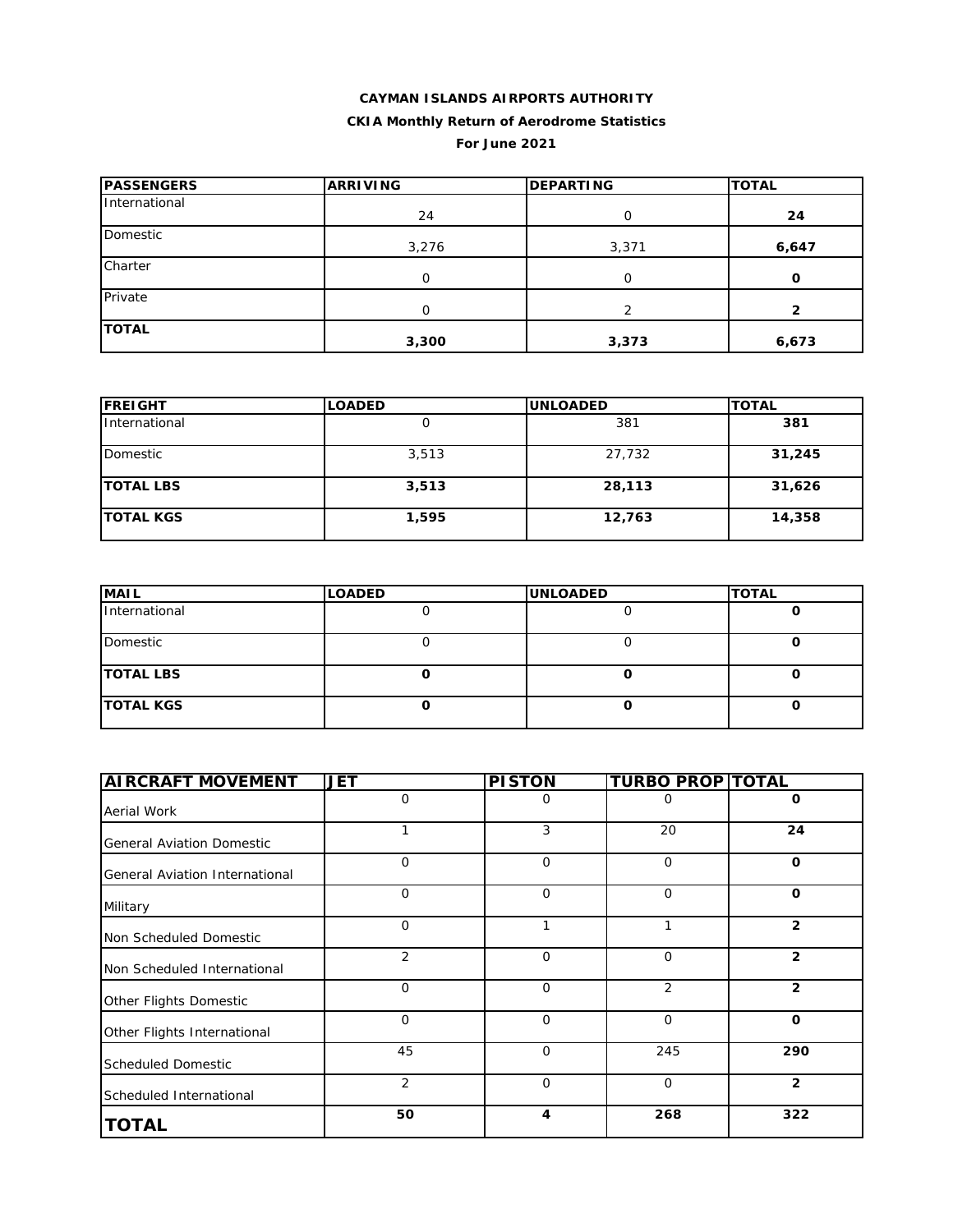# **CAYMAN ISLANDS AIRPORTS AUTHORITY CKIA Monthly Return of Aerodrome Statistics For July 2021**

| <b>PASSENGERS</b> | <b>ARRIVING</b> | <b>DEPARTING</b> | <b>TOTAL</b> |
|-------------------|-----------------|------------------|--------------|
| International     | 18              | 0                | 18           |
| Domestic          | 3,348           | 3,415            | 6,763        |
| Charter           | 0               |                  | O            |
| Private           | 4               | 4                | 8            |
| <b>TOTAL</b>      | 3,370           | 3,419            | 6,789        |

| <b>FREIGHT</b>   | <b>LOADED</b> | <b>UNLOADED</b> | <b>TOTAL</b> |
|------------------|---------------|-----------------|--------------|
| International    |               |                 |              |
| Domestic         | 2,397         | 24,172          | 26,569       |
| <b>TOTAL LBS</b> | 2,397         | 24,172          | 26,569       |
| <b>TOTAL KGS</b> | 1,088         | 10,974          | 12,062       |

| <b>MAIL</b>      | <b>LOADED</b> | <b>UNLOADED</b> | <b>TOTAL</b> |
|------------------|---------------|-----------------|--------------|
| International    |               |                 |              |
| Domestic         |               | 18              | 21           |
| <b>TOTAL LBS</b> |               | 18              | 21           |
| <b>TOTAL KGS</b> |               |                 | 10           |

| <b>AIRCRAFT MOVEMENT</b>         | <b>JET</b>     | <b>PISTON</b>  | <b>TURBO PROP TOTAL</b> |                |
|----------------------------------|----------------|----------------|-------------------------|----------------|
| Aerial Work                      | $\mathbf 0$    | 0              | 0                       | 0              |
| <b>General Aviation Domestic</b> | 0              | 2              | 15                      | 17             |
| General Aviation International   | $\mathbf 0$    | $\mathbf 0$    | 2                       | $\overline{2}$ |
| Military                         | $\mathbf 0$    | $\mathbf 0$    | $\mathbf 0$             | $\mathbf 0$    |
| Non Scheduled Domestic           | $\mathbf 0$    | $\mathbf 0$    | $\mathbf 0$             | O              |
| Non Scheduled International      | $\overline{2}$ | $\mathbf 0$    | $\mathbf 0$             | $\overline{2}$ |
| Other Flights Domestic           | $\mathbf 0$    | $\mathbf 0$    | $\overline{4}$          | 4              |
| Other Flights International      | $\mathbf 0$    | $\mathbf 0$    | $\mathbf 0$             | $\mathbf 0$    |
| <b>Scheduled Domestic</b>        | 46             | $\Omega$       | 257                     | 303            |
| Scheduled International          | $\overline{2}$ | $\mathbf 0$    | $\mathbf 0$             | $\overline{2}$ |
| <b>TOTAL</b>                     | 50             | $\overline{2}$ | 278                     | 330            |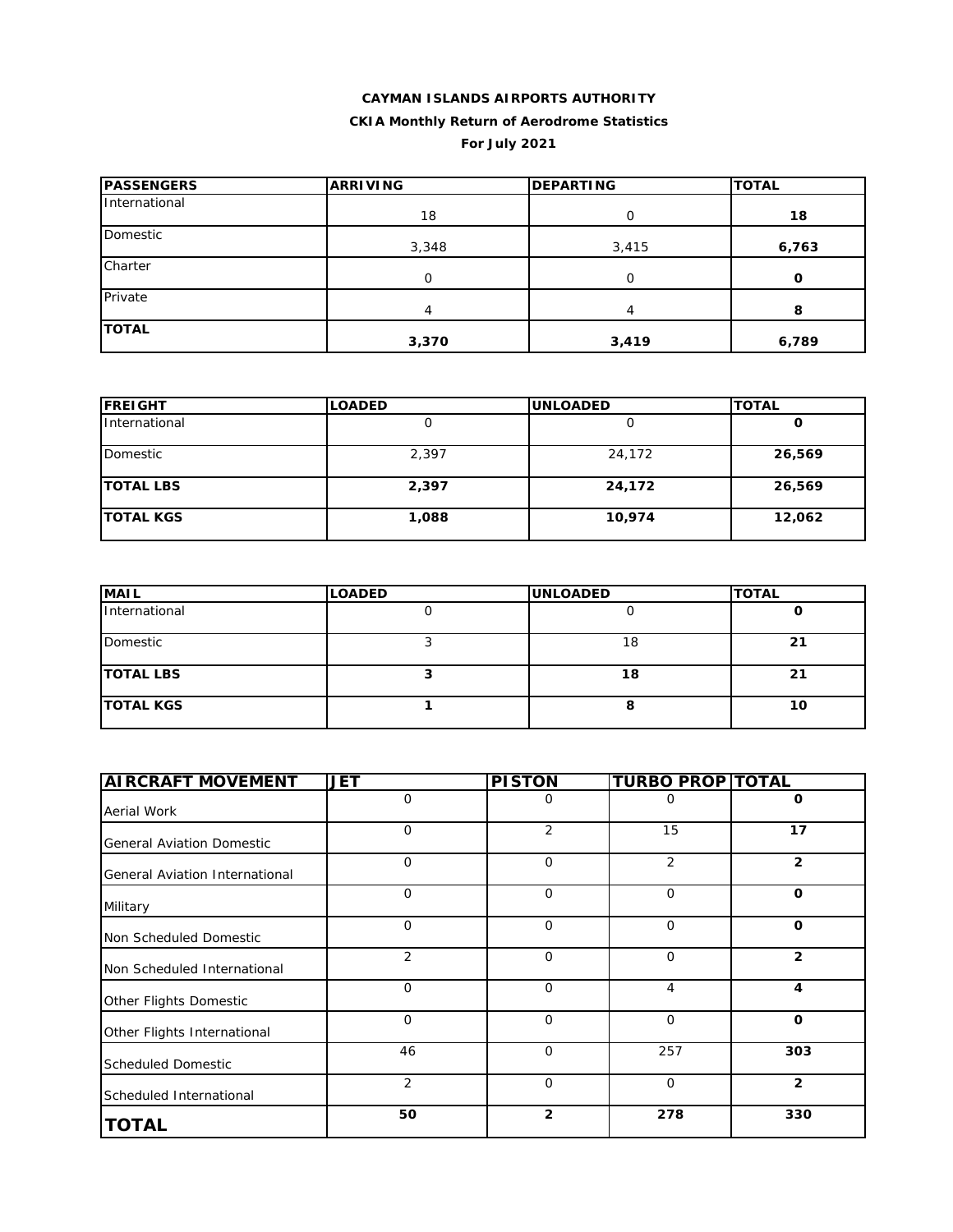#### **CAYMAN ISLANDS AIRPORTS AUTHORITY CKIA Monthly Return of Aerodrome Statistics**

# **For August 2021**

| <b>PASSENGERS</b> | <b>ARRIVING</b> | <b>DEPARTING</b> | <b>TOTAL</b> |  |
|-------------------|-----------------|------------------|--------------|--|
| International     | 43              | 0                | 43           |  |
| Domestic          | 3,426           | 3,378            | 6,804        |  |
| Charter           | O               | $\Omega$         | O            |  |
| Private           | 5               | 6                | 11           |  |
| <b>TOTAL</b>      | 3,474           | 3,384            | 6,858        |  |

| <b>FREIGHT</b>   | <b>LOADED</b> | <b>UNLOADED</b> | <b>TOTAL</b> |
|------------------|---------------|-----------------|--------------|
| International    |               |                 | O            |
| Domestic         | 1,808         | 33,927          | 35,735       |
| <b>TOTAL LBS</b> | 1,808         | 33,927          | 35,735       |
| <b>TOTAL KGS</b> | 821           | 15,403          | 16,224       |

| <b>MAIL</b>      | <b>LOADED</b> | <b>UNLOADED</b> | <b>TOTAL</b> |
|------------------|---------------|-----------------|--------------|
| International    |               |                 |              |
| Domestic         | 26            |                 | 26           |
| <b>TOTAL LBS</b> | 26            |                 | 26           |
| <b>TOTAL KGS</b> | 12            |                 | 12           |

| <b>AIRCRAFT MOVEMENT</b>         | <b>JET</b>     | <b>PISTON</b> | <b>TURBO PROP TOTAL</b> |                |
|----------------------------------|----------------|---------------|-------------------------|----------------|
| Aerial Work                      | 0              | 0             | 0                       | 0              |
| <b>General Aviation Domestic</b> | 0              | $\mathbf 0$   | 2                       | $\mathbf{2}$   |
| General Aviation International   | $\overline{2}$ | $\Omega$      | $\mathbf 0$             | $\overline{2}$ |
| Military                         | $\mathbf{O}$   | $\Omega$      | $\mathbf 0$             | $\mathbf{o}$   |
| Non Scheduled Domestic           | $\overline{2}$ | $\mathbf 0$   | $\mathbf 0$             | $\overline{2}$ |
| Non Scheduled International      | $\mathbf{O}$   | $\mathbf 0$   | $\mathbf 0$             | $\mathbf{o}$   |
| Other Flights Domestic           | $\mathbf{O}$   | $\mathbf 0$   | 10                      | 10             |
| Other Flights International      | $\overline{2}$ | $\Omega$      | $\mathbf 0$             | $\overline{2}$ |
| <b>Scheduled Domestic</b>        | 49             | $\Omega$      | 246                     | 295            |
| Scheduled International          | 5              | $\mathbf 0$   | $\mathbf 0$             | 5              |
| <b>TOTAL</b>                     | 60             | $\mathbf 0$   | 258                     | 318            |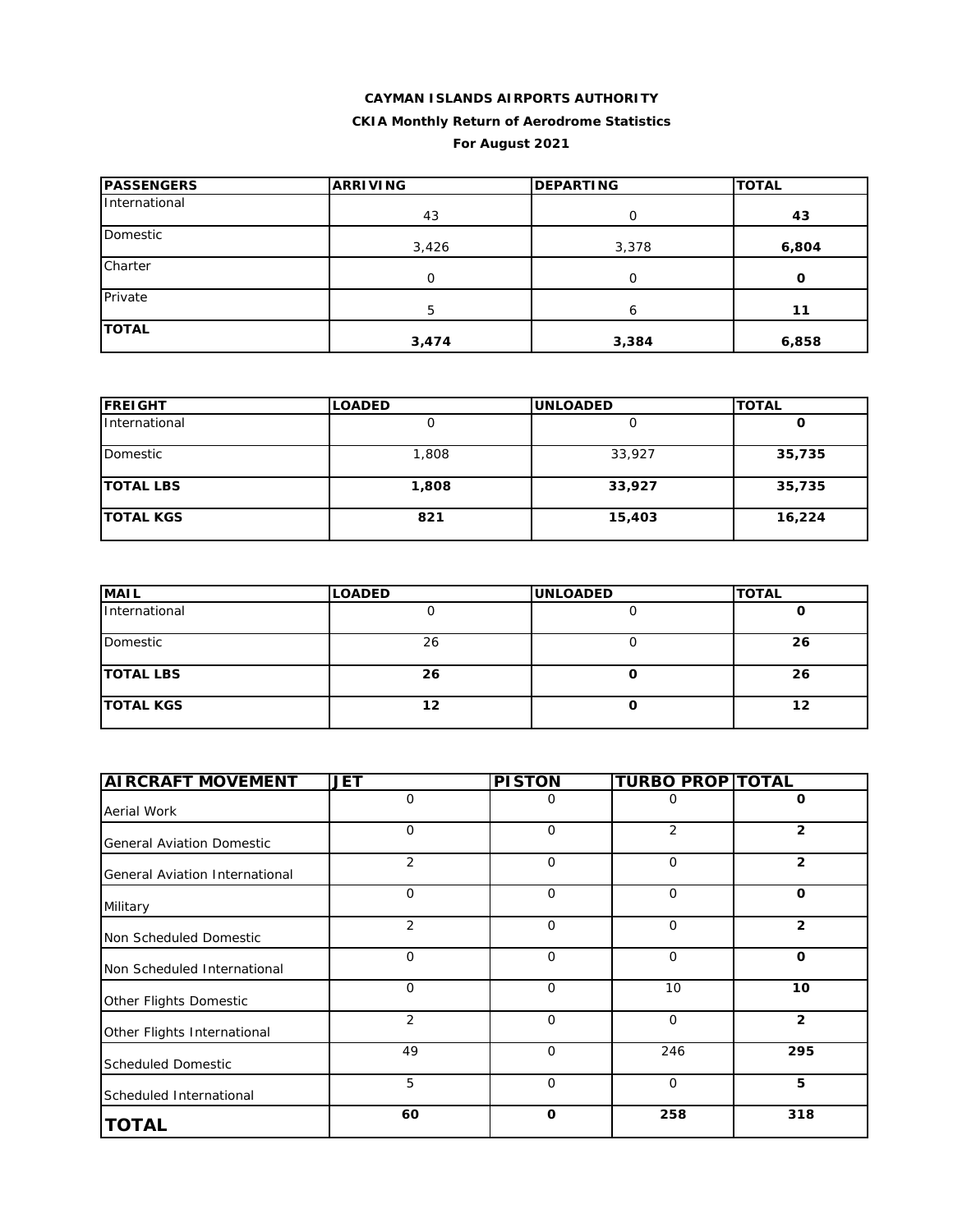# **CAYMAN ISLANDS AIRPORTS AUTHORITY CKIA Monthly Return of Aerodrome Statistics For September 2021**

| <b>PASSENGERS</b> | <b>ARRIVING</b> | <b>DEPARTING</b> | <b>TOTAL</b> |  |
|-------------------|-----------------|------------------|--------------|--|
| International     | 34              | 0                | 34           |  |
| Domestic          | 2,204           | 2,141            | 4,345        |  |
| Charter           | 0               |                  | O            |  |
| Private           | 0               | ∩                | O            |  |
| <b>TOTAL</b>      | 2,238           | 2,141            | 4,379        |  |

| <b>FREIGHT</b>   | <b>LOADED</b> | <b>UNLOADED</b> | <b>TOTAL</b> |
|------------------|---------------|-----------------|--------------|
| International    |               |                 |              |
| Domestic         | 2,722         | 28,182          | 30,904       |
| <b>TOTAL LBS</b> | 2,722         | 28,182          | 30,904       |
| <b>TOTAL KGS</b> | 1,236         | 12,795          | 14,030       |

| <b>MAIL</b>      | <b>LOADED</b> | <b>UNLOADED</b> | <b>TOTAL</b> |
|------------------|---------------|-----------------|--------------|
| International    |               |                 |              |
| Domestic         | 49            |                 | 49           |
| <b>TOTAL LBS</b> | 49            |                 | 49           |
| <b>TOTAL KGS</b> | 22            |                 | 22           |

| <b>AIRCRAFT MOVEMENT</b>              | <b>JET</b>  | <b>PISTON</b> | <b>TURBO PROP TOTAL</b> |                |
|---------------------------------------|-------------|---------------|-------------------------|----------------|
| Aerial Work                           | 0           | 0             | 0                       | 0              |
| <b>General Aviation Domestic</b>      | 0           | $\mathbf 0$   | 3                       | 3              |
| <b>General Aviation International</b> | $\mathbf 0$ | $\mathbf 0$   | $\mathbf 0$             | $\mathbf 0$    |
| Military                              | $\mathbf 0$ | $\Omega$      | $\mathbf{O}$            | $\Omega$       |
| Non Scheduled Domestic                | $\mathbf 0$ | $\mathbf 0$   | 3                       | 3              |
| Non Scheduled International           | 2           | $\mathbf 0$   | $\mathbf{O}$            | $\overline{2}$ |
| Other Flights Domestic                | $\mathbf 0$ | $\Omega$      | 19                      | 19             |
| Other Flights International           | $\mathbf 0$ | $\mathbf 0$   | $\mathbf 0$             | $\mathbf 0$    |
| <b>Scheduled Domestic</b>             | 28          | $\Omega$      | 246                     | 274            |
| Scheduled International               | 4           | $\Omega$      | $\mathbf 0$             | 4              |
| <b>TOTAL</b>                          | 34          | $\mathbf 0$   | 271                     | 305            |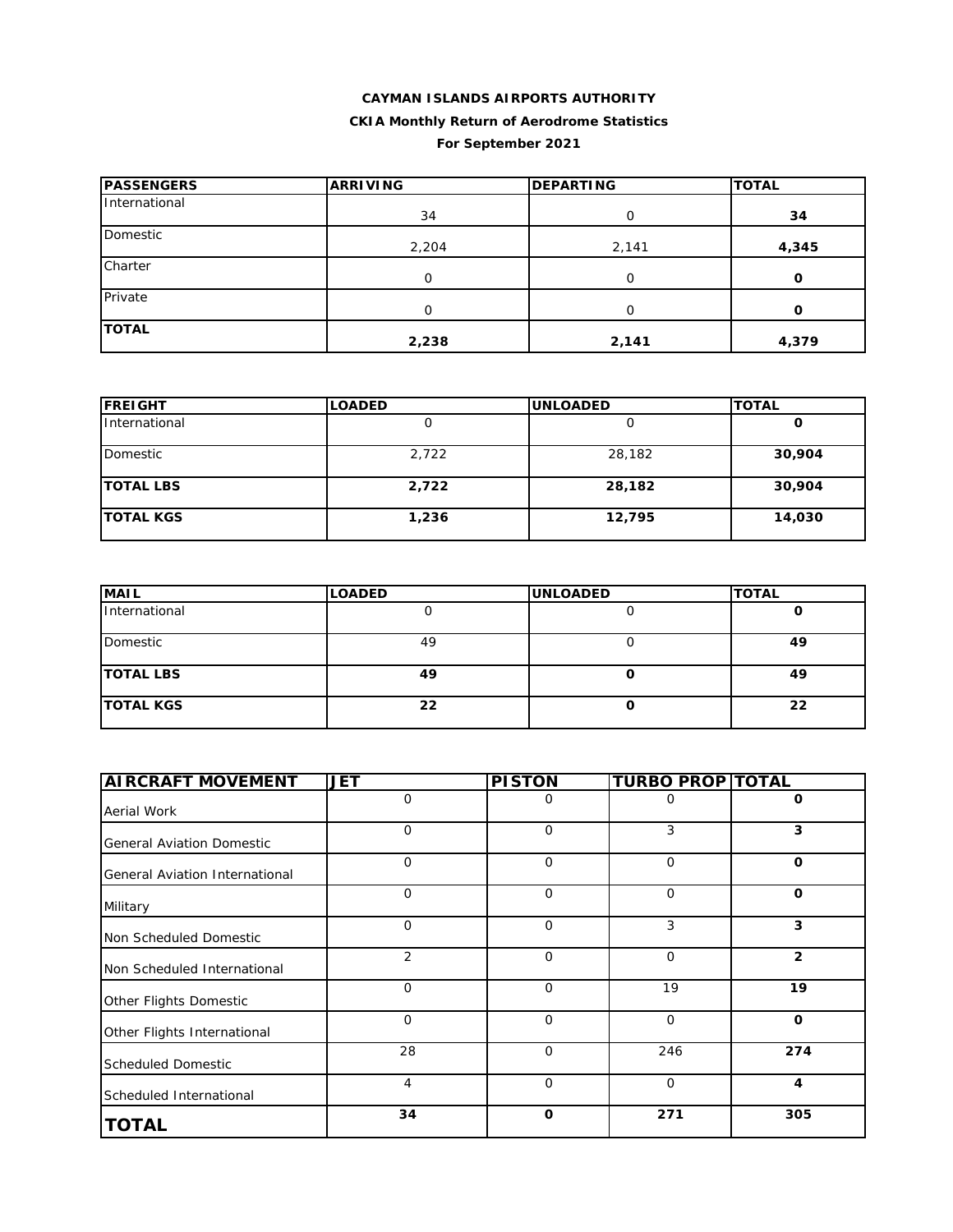### **CAYMAN ISLANDS AIRPORTS AUTHORITY CKIA Monthly Return of Aerodrome Statistics For October 2021**

| <b>IPASSENGERS</b> | <b>ARRIVING</b> | <b>DEPARTING</b> | <b>TOTAL</b> |
|--------------------|-----------------|------------------|--------------|
| International      | 65              | 0                | 65           |
| Domestic           | 2,242           | 2,227            | 4,469        |
| Charter            | 0               | O                | O            |
| Private            | O               | ∩                | $\Omega$     |
| <b>TOTAL</b>       | 2,307           | 2,227            | 4,534        |

| <b>FREIGHT</b>   | <b>LOADED</b> | <b>UNLOADED</b> | <b>TOTAL</b> |
|------------------|---------------|-----------------|--------------|
| International    |               |                 | O            |
| Domestic         | 2,301         | 26,576          | 28,877       |
| <b>TOTAL LBS</b> | 2,301         | 26,576          | 28,877       |
| <b>TOTAL KGS</b> | 1,045         | 12,066          | 13,110       |

| <b>MAIL</b>      | <b>LOADED</b> | <b>UNLOADED</b> | <b>TOTAL</b> |
|------------------|---------------|-----------------|--------------|
| International    |               |                 |              |
| Domestic         |               |                 |              |
| <b>TOTAL LBS</b> |               |                 |              |
| <b>TOTAL KGS</b> |               |                 |              |

| <b>AIRCRAFT MOVEMENT</b>         | <b>JET</b>   | <b>PISTON</b> | <b>TURBO PROP TOTAL</b> |              |
|----------------------------------|--------------|---------------|-------------------------|--------------|
| Aerial Work                      | 0            | 0             | O                       | 0            |
| <b>General Aviation Domestic</b> | $\mathbf{O}$ | 0             | 0                       | $\mathbf 0$  |
| General Aviation International   | $\mathbf 0$  | $\mathbf{O}$  | 0                       | $\mathbf 0$  |
| Military                         | $\mathbf 0$  | $\mathbf{O}$  | $\overline{O}$          | $\mathbf 0$  |
| Non Scheduled Domestic           | $\mathbf{O}$ | $\mathbf 0$   | 0                       | $\mathbf 0$  |
| Non Scheduled International      | $\mathbf 0$  | 0             | 0                       | $\mathbf 0$  |
| Other Flights Domestic           | $\mathbf 0$  | $\mathbf 0$   | $\overline{7}$          | 7            |
| Other Flights International      | $\Omega$     | 0             | 0                       | $\mathbf{o}$ |
| <b>Scheduled Domestic</b>        | 37           | $\mathbf 0$   | 257                     | 294          |
| Scheduled International          | 5            | $\mathbf{O}$  | $\overline{O}$          | 5            |
| <b>TOTAL</b>                     | 42           | $\mathbf 0$   | 264                     | 306          |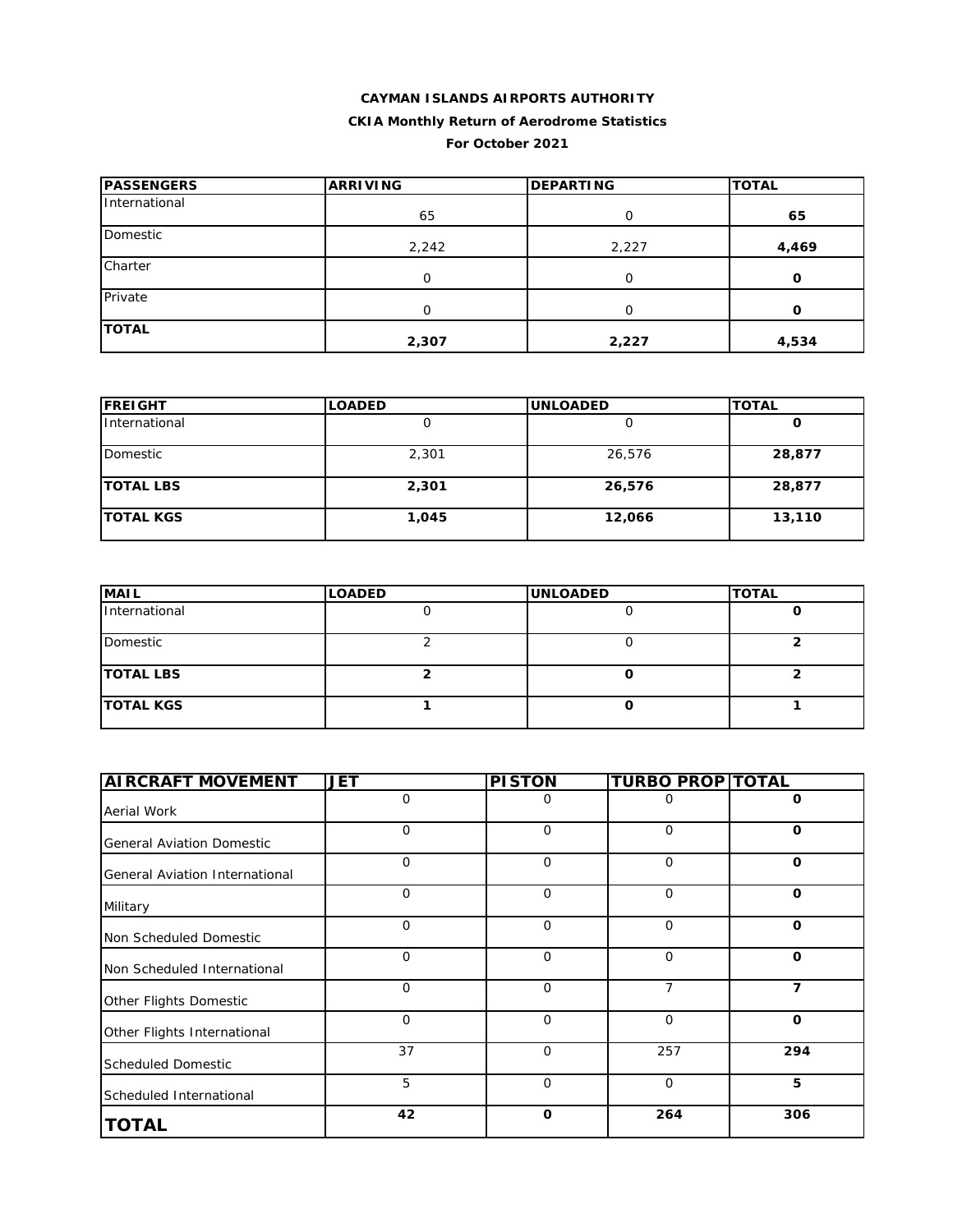#### **CAYMAN ISLANDS AIRPORTS AUTHORITY**

### **CKIA Monthly Return of Aerodrome Statistics**

#### **For November 2021**

| <b>PASSENGERS</b> | <b>ARRIVING</b> | <b>DEPARTING</b> | <b>TOTAL</b> |
|-------------------|-----------------|------------------|--------------|
| International     | 48              | $\Omega$         | 48           |
| Domestic          | 1,954           | 1,900            | 3,854        |
| Charter           | O               | $\Omega$         | O            |
| Private           | 4               | 5.               | 9            |
| <b>TOTAL</b>      | 2,006           | 1,905            | 3,911        |

| <b>FREIGHT</b>   | <b>LOADED</b> | <b>UNLOADED</b> | <b>TOTAL</b> |
|------------------|---------------|-----------------|--------------|
| International    |               |                 | O            |
| Domestic         | 3,706         | 32,819          | 36,525       |
| <b>TOTAL LBS</b> | 3,706         | 32,819          | 36,525       |
| <b>TOTAL KGS</b> | 1,683         | 14,900          | 16,582       |

| <b>MAIL</b>      | <b>LOADED</b> | <b>UNLOADED</b> | <b>TOTAL</b> |
|------------------|---------------|-----------------|--------------|
| International    |               |                 | 41           |
| Domestic         |               |                 |              |
| <b>TOTAL LBS</b> |               | 41              | 49           |
| <b>TOTAL KGS</b> |               | 19              | 22           |

| <b>AIRCRAFT MOVEMENT</b>         | <b>JET</b>   | <b>PISTON</b> | <b>TURBO PROP TOTAL</b> |              |
|----------------------------------|--------------|---------------|-------------------------|--------------|
| Aerial Work                      | $\mathbf{O}$ | 0             | 0                       | O            |
| <b>General Aviation Domestic</b> | 0            | $\mathbf 0$   | $\mathbf 0$             | O            |
| General Aviation International   | $\mathbf{O}$ | $\Omega$      | $\mathbf 0$             | O            |
| Military                         | $\mathbf{O}$ | $\Omega$      | $\mathbf 0$             | $\mathbf 0$  |
| Non Scheduled Domestic           | 4            | $\mathbf 0$   | $\mathbf 0$             | 4            |
| Non Scheduled International      | $\mathbf{O}$ | $\mathbf 0$   | $\mathbf 0$             | $\mathbf 0$  |
| Other Flights Domestic           | $\mathbf{O}$ | $\mathbf 0$   | 9                       | 9            |
| Other Flights International      | $\mathbf{O}$ | $\mathbf 0$   | $\mathbf 0$             | $\mathbf{o}$ |
| <b>Scheduled Domestic</b>        | 30           | $\Omega$      | 243                     | 273          |
| Scheduled International          | 4            | $\mathbf 0$   | $\mathbf 0$             | 4            |
| <b>TOTAL</b>                     | 38           | $\mathbf 0$   | 252                     | 290          |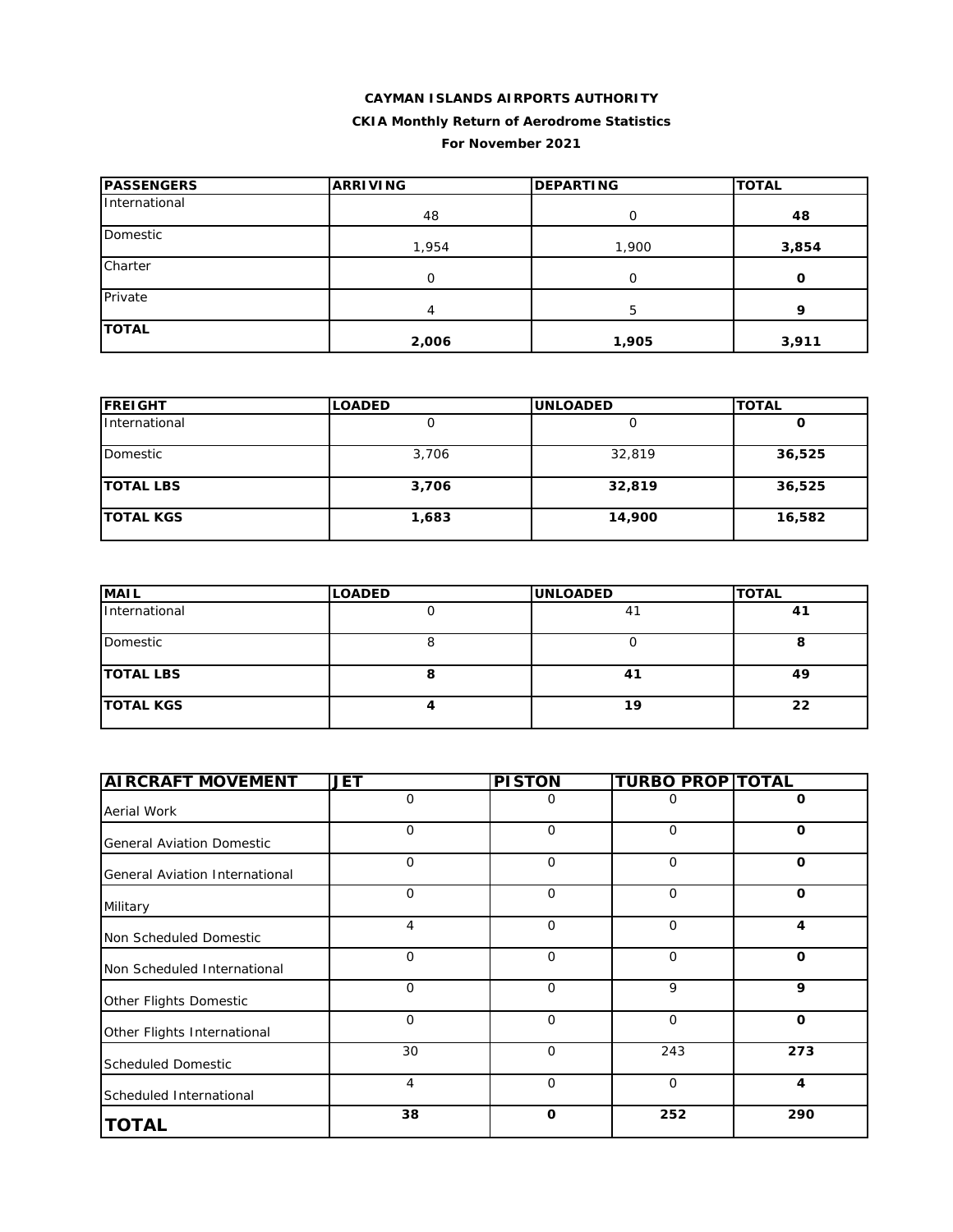### **CAYMAN ISLANDS AIRPORTS AUTHORITY CKIA Monthly Return of Aerodrome Statistics For December 2021**

| <b>PASSENGERS</b> | <b>ARRIVING</b> | <b>DEPARTING</b> | <b>TOTAL</b> |
|-------------------|-----------------|------------------|--------------|
| International     | 72              | Ω                | 72           |
| Domestic          | 2,592           | 2,520            | 5,112        |
| Charter           | 0               | O                | 0            |
| Private           | 3               | ⌒                | 5            |
| <b>TOTAL</b>      | 2,667           | 2,522            | 5,189        |

| <b>FREIGHT</b>    | <b>LOADED</b> | <b>UNLOADED</b> | <b>TOTAL</b> |
|-------------------|---------------|-----------------|--------------|
| International     | U             |                 | O            |
| Domestic          | 3,253         | 39,203          | 42,456       |
| <b>TOTAL LBS</b>  | 3,253         | 39,203          | 42,456       |
| <b>ITOTAL KGS</b> | 1,477         | 17,798          | 19,275       |

| <b>MAIL</b>      | <b>LOADED</b> | <b>UNLOADED</b> | <b>TOTAL</b> |
|------------------|---------------|-----------------|--------------|
| International    |               |                 |              |
| Domestic         | 38            | 87              | 125          |
| <b>TOTAL LBS</b> | 38            | 87              | 125          |
| <b>TOTAL KGS</b> |               | 39              | 57           |

| <b>AIRCRAFT MOVEMENT</b>              | <b>JET</b>   | <b>PISTON</b>  | <b>TURBO PROP TOTAL</b> |              |
|---------------------------------------|--------------|----------------|-------------------------|--------------|
| Aerial Work                           | $\mathbf{O}$ | 0              | 0                       | O            |
| <b>General Aviation Domestic</b>      | $\Omega$     | 1              | 6                       | 7            |
| <b>General Aviation International</b> | 2            | 1              | 2                       | 5            |
| Military                              | $\mathbf 0$  | $\mathbf{O}$   | $\mathbf{O}$            | $\Omega$     |
| Non Scheduled Domestic                | $\Omega$     | $\mathbf 0$    | $\mathbf 0$             | $\mathbf 0$  |
| Non Scheduled International           | $\mathbf 0$  | $\mathbf 0$    | $\mathbf 0$             | $\mathbf{o}$ |
| Other Flights Domestic                | $\mathbf 0$  | $\mathbf 0$    | 12                      | 12           |
| Other Flights International           | $\Omega$     | $\Omega$       | $\Omega$                | $\mathbf{o}$ |
| <b>Scheduled Domestic</b>             | 30           | $\mathbf 0$    | 264                     | 294          |
| Scheduled International               | 4            | 0              | $\mathbf 0$             | 4            |
| <b>TOTAL</b>                          | 36           | $\overline{2}$ | 284                     | 322          |